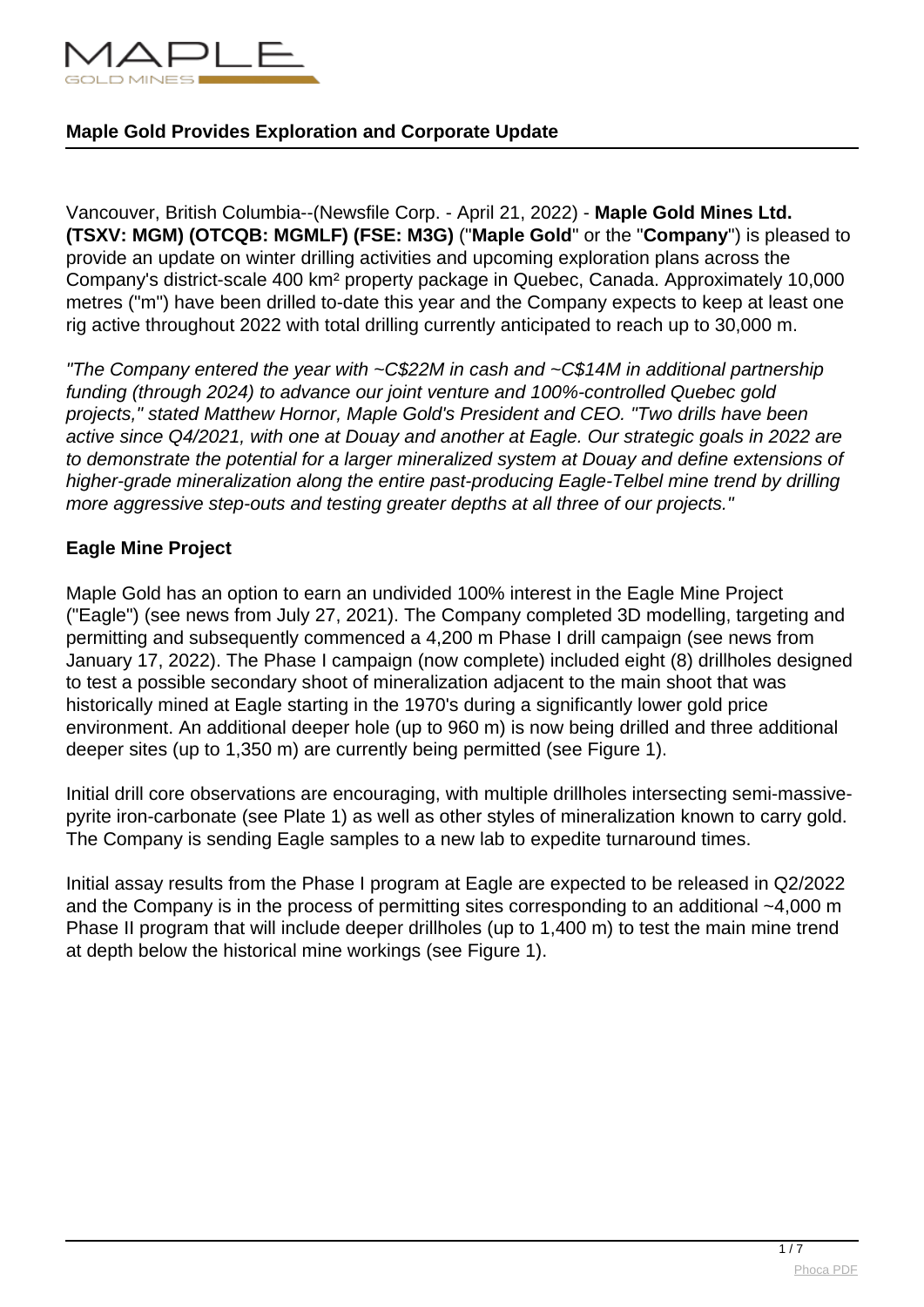

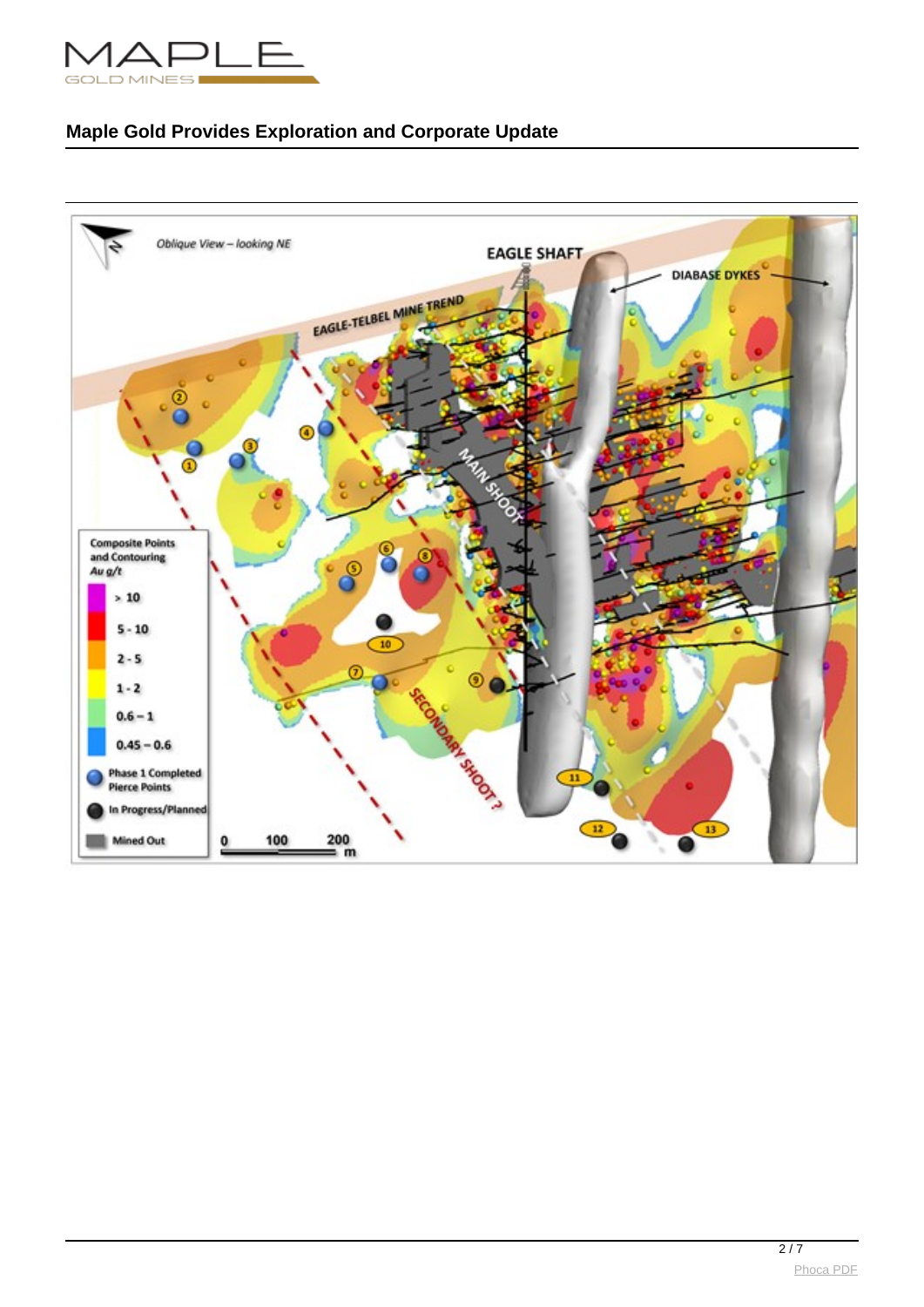

**Figure 1:** Oblique view of modeled mine trend at Eagle showing pierce points corresponding to completed drill holes from the Phase I program as well as target pierce points for Phase II.

To view an enhanced version of Figure 1, please visit: [https://orders.newsfilecorp.com/files/3077/121125\\_c391862974558a8e\\_001full.jpg](https://orders.newsfilecorp.com/files/3077/121125_c391862974558a8e_001full.jpg)



**Plate 1:** Semi-massive pyrite with iron-carbonate veinlets at 346.5 m downhole in drill hole EM-22-005 (#5 pierce point shown on Figure 1); mineralization extends from 346 to 363.5 m downhole. Assays are pending; NQ core (47.6mm diameter)

To view an enhanced version of Plate 1, please visit: [https://orders.newsfilecorp.com/files/3077/121125\\_c391862974558a8e\\_002full.jpg](https://orders.newsfilecorp.com/files/3077/121125_c391862974558a8e_002full.jpg)

# **Douay Project**

Approximately 5,500 m has been drilled to-date this year, including the two deepest holes ever drilled at Douay (DO-22-322: 1,036 m at the Nika Zone and DO-22-324: 1,161 m at the Douay West Zone). Drilling in 2022 (current and planned) at Douay includes more aggressive lateral step-out, discovery and deeper drilling that is designed to test multiple favourable horizons with the aim of making new discoveries and achieving significant resource gains.

While there is limited drilling to-date in the Taibi Group sediments north of the Casa Berardi North Fault, significant opportunities exist as highlighted by several zones hosted largely or entirely in Taibi Group sediments (NW, Central and Main Zones). The Company has recently completed two (2) holes from the same collar (DO-22-325/326: the latter drilled north-to-south) as part of the JV's ongoing pursuit to discover sediment hosted mineralization along the northern flank of the resource area (see Figure 2).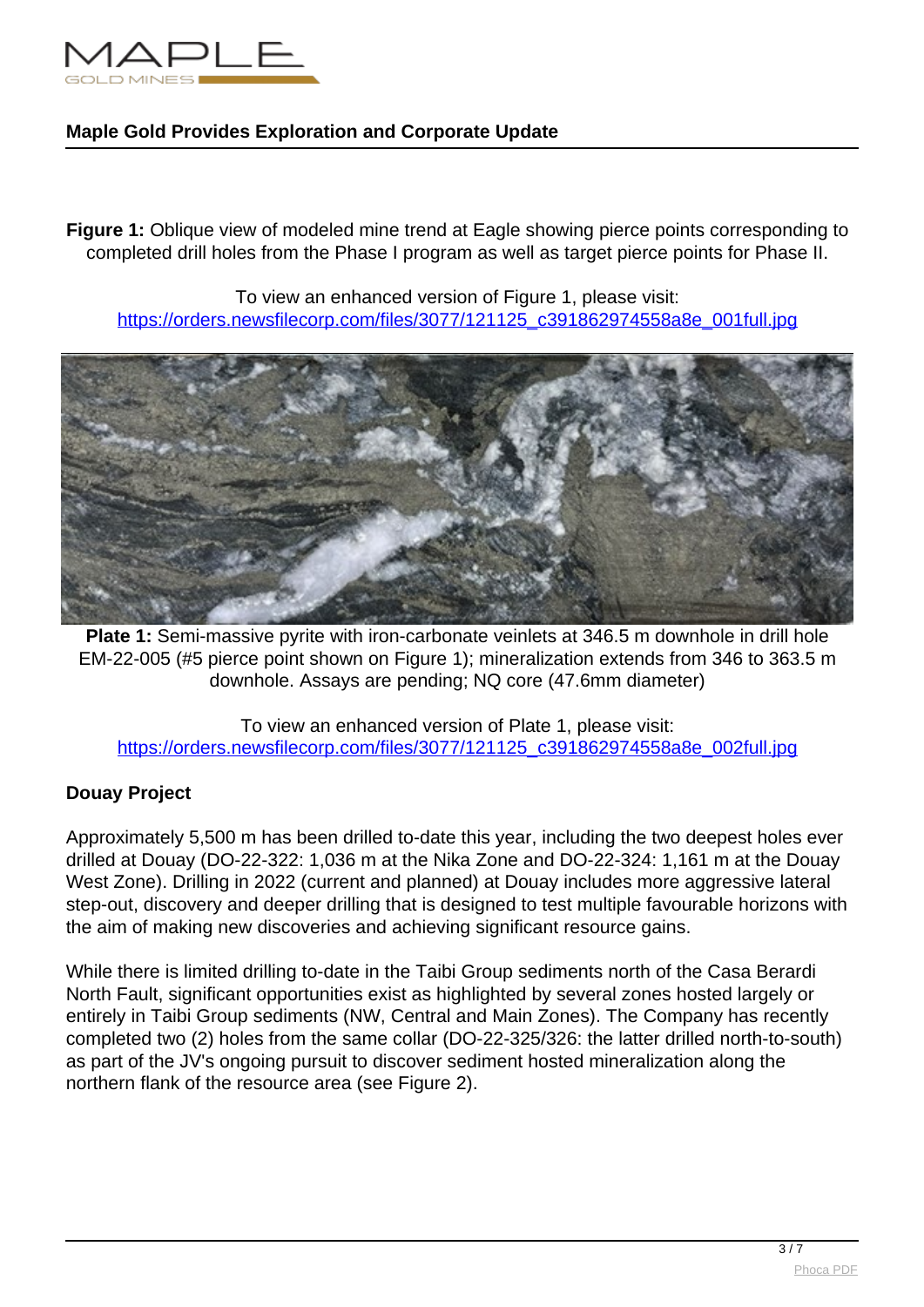



**Figure 2:** Plan View highlighting collar locations for Winter 2022 drilling at Douay

### To view an enhanced version of Figure 2, please visit: [https://orders.newsfilecorp.com/files/3077/121125\\_c391862974558a8e\\_003full.jpg](https://orders.newsfilecorp.com/files/3077/121125_c391862974558a8e_003full.jpg)

The current phase of drilling at Douay includes an additional ~800 m drillhole at the 531 Zone (in progress) that is designed to test the intersection of easterly-plunging mineralization from the Porphyry Zone (east) and the westerly-plunging mineralization from the 531 Zone. Follow-up drilling at the NE IP Discovery Target (sediment-hosted target located about 5 km northeast of the resource area) is also planned, where a large sulfide system with gold showings was encountered during 2020-2021 drilling.

The average vertical depth of drilling at Douay is roughly 350 m and significantly deeper drillholes (1,500 - 2,000 m) are in the planning stages for subsequent phases of drilling in 2022.

The Company has also received preliminary results from the recently completed high-resolution airborne magnetic and electromagnetic ("Mag-EM") survey, which covered the western half of Douay where a series of base metal and gold-rich VMS targets were previously defined. The results and corresponding regional targets generated from the survey at Douay will be released once final interpretations are completed.

# **Joutel Project**

Initial targets for Phase I drilling in the Telbel mine area at Joutel have been defined and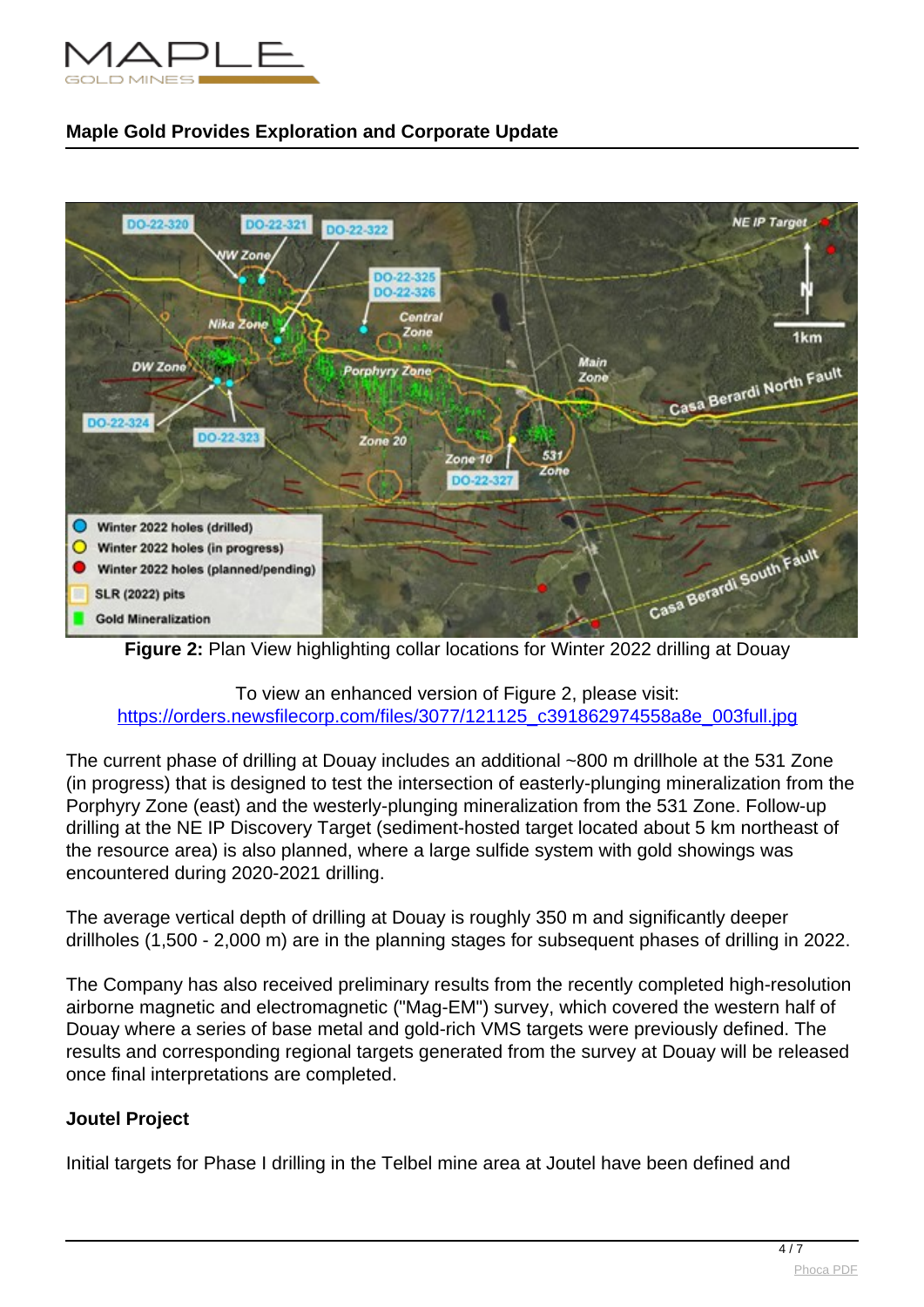

permitting is now underway. Phase I drilling at Telbel is expected to include up to three (3) stepout drillholes designed to test for potential extensions of the main mine trend at depth. Mining at Telbel was primarily focused on the exploitation of a single zone between the 600 - 1,000 m levels and the Company's digitization and 3-D modeling work indicate the potential for gold mineralization to extend well beyond the footprint of the past producing Telbel mine. Drilling at Telbel can be completed year-round with Phase I anticipated to commence in 2022 once permits are received.

The regional Mag-EM survey will further support drill targeting across the entire Joutel Project including the main Eagle-Telbel mine trend, interpreted subparallel target trends, as well as the regional Joutel Deformation Zone West ("JDZ West") trend.

### **Upcoming Corporate Events**

Maple Gold will be exhibiting/presenting at the following investor events and conferences:

- **Noble Capital Markets' 18th Annual Investor Conference** April 19-21, 2022 Hard Rock Guitar Hotel, Miami, Florida
- **Vancouver Resource Investment Conference** May 17-18, 2022 Vancouver Convention Centre
- **THE Mining Investment Event of the North** June 19-21, 2022 Fairmont le Château Frontenac and Voltigeurs de Québec Armoury, Quebec City
- **Precious Metals Summit Beaver Creek** September 13-16, 2022 Beaver Creek Resort
- **121 Mining Investment Conference London** November 22-23, 2022 ETC. Venues County Hall, Riverside Building, Belvedere Road

For more information and to sign up for free conference passes please visit the Company's upcoming events page here: [Maple Gold Mines - Calendar of Events.](https://www.newsfilecorp.com/redirect/Xn5LgcNMLw)

# **Qualified Person**

The scientific and technical data contained in this press release was reviewed and prepared under the supervision of Fred Speidel, M. Sc., P. Geo., Vice-President Exploration of Maple Gold. Mr. Speidel is a Qualified Person under National Instrument 43-101 Standards of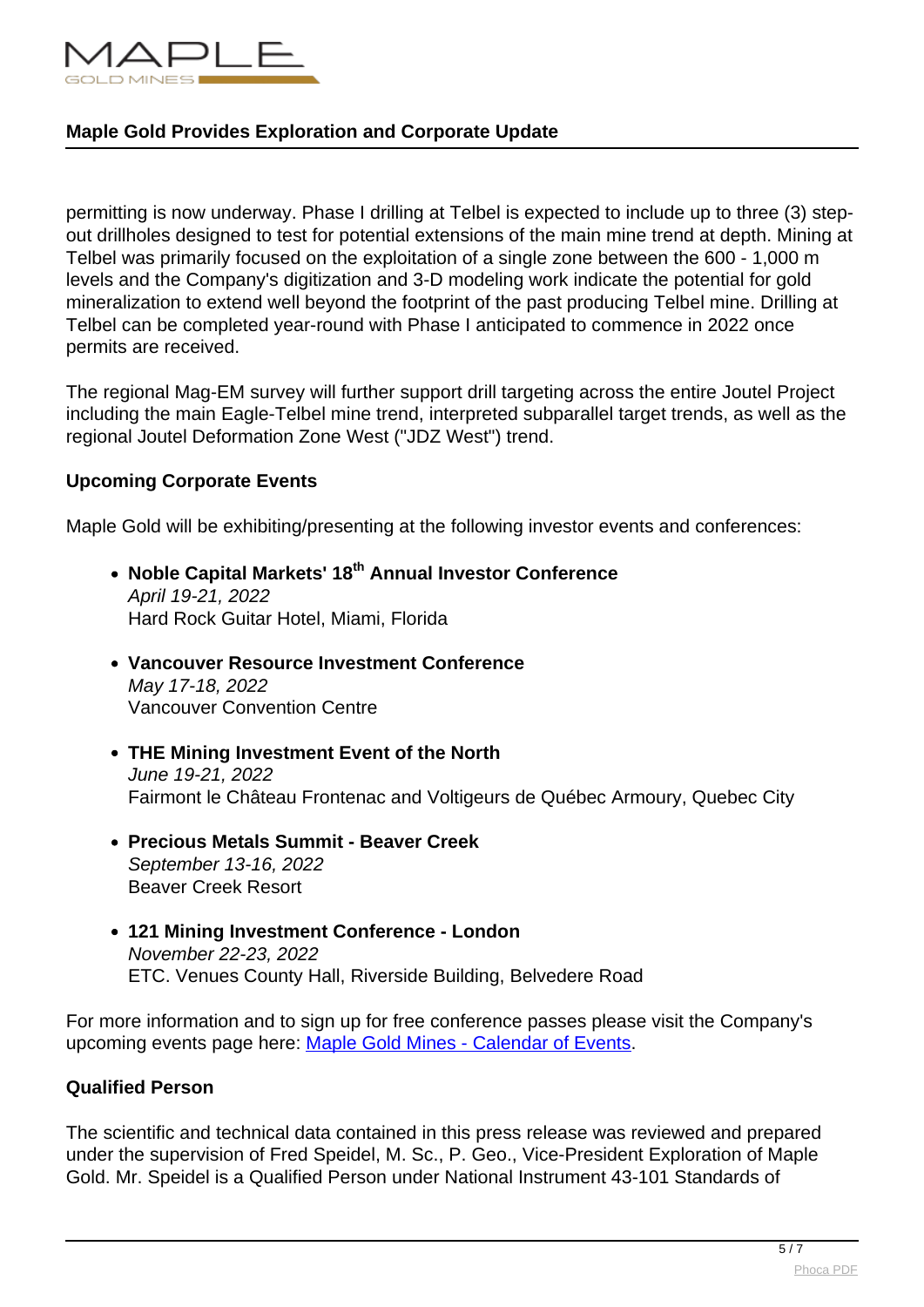

Disclosure for Mineral Projects. Mr. Speidel has verified the data related to the exploration information disclosed in this press release through his direct participation in the work.

#### **About Maple Gold**

Maple Gold Mines Ltd. is a Canadian advanced exploration company in a 50/50 joint venture with Agnico Eagle Mines Limited to jointly advance the district-scale Douay and Joutel gold projects located in Quebec's prolific Abitibi Greenstone Gold Belt. The projects benefit from exceptional infrastructure access and boast ~400 km<sup>2</sup> of highly prospective ground including an established gold resource at Douay (SLR 2022) that holds significant expansion potential as well as the past-producing Eagle, Telbel and Eagle West mines at Joutel. In addition, the Company holds an exclusive option to acquire 100% of the Eagle Mine Property.

The district-scale property package also hosts a significant number of regional exploration targets along a 55 km strike length of the Casa Berardi Deformation Zone that have yet to be tested through drilling, making the project ripe for new gold and polymetallic discoveries. The Company is well capitalized and is currently focused on carrying out exploration and drill programs to grow resources and make new discoveries to establish an exciting new gold district in the heart of the Abitibi. For more information, please visit [www.maplegoldmines.com](https://www.newsfilecorp.com/redirect/D38wXuWP81).

# **ON BEHALF OF MAPLE GOLD MINES LTD.**

"Matthew Hornor"

B. Matthew Hornor, President & CEO

# **For Further Information Please Contact:**

Mr. Joness Lang Executive Vice-President Cell: 778.686.6836 Email: [jlang@maplegoldmines.com](mailto:jlang@maplegoldmines.com)

Mr. Kiran Patankar SVP, Growth Strategy Cell: 604.935.9577 Email: [kpatankar@maplegoldmines.com](mailto:kpatankar@maplegoldmines.com)

NEITHER THE TSX VENTURE EXCHANGE NOR ITS REGULATION SERVICES PROVIDER (AS THAT TERM IS DEFINED IN THE POLICIES OF THE TSX VENTURE EXCHANGE) ACCEPTS RESPONSIBILITY FOR THE ADEQUACY OR ACCURACY OF THIS PRESS RELEASE.

**Forward-Looking Statements:**